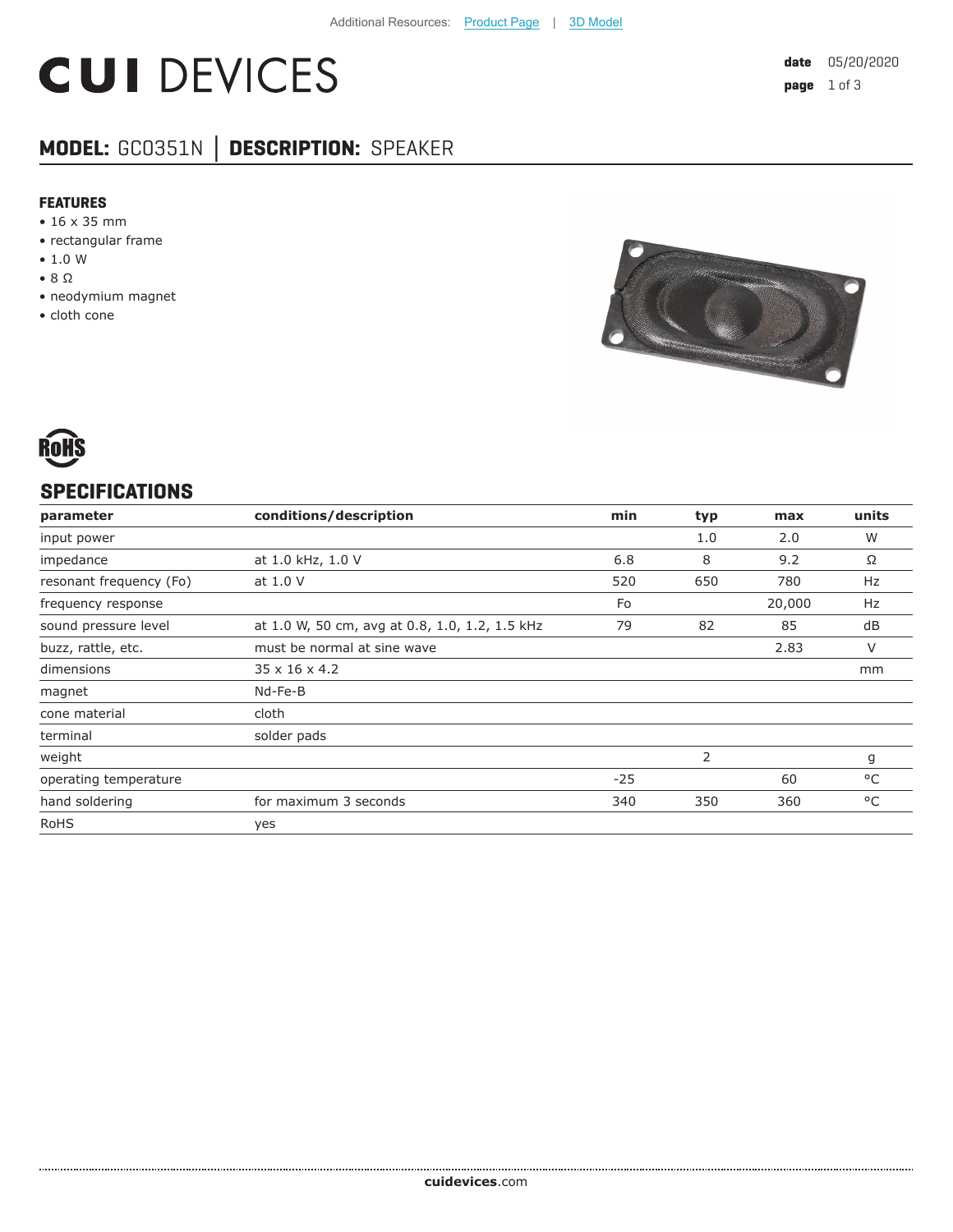### **MECHANICAL DRAWING**





## **FREQUENCY RESPONSE CURVE**

| parameter             | conditions/description |
|-----------------------|------------------------|
| potentiometer range   | 50 dB                  |
| rectifier             | <b>RMS</b>             |
| lower limit frequency | 20 Hz                  |
| wr. speed             | 100 mm/sec             |
| zero level            | 50 dB                  |